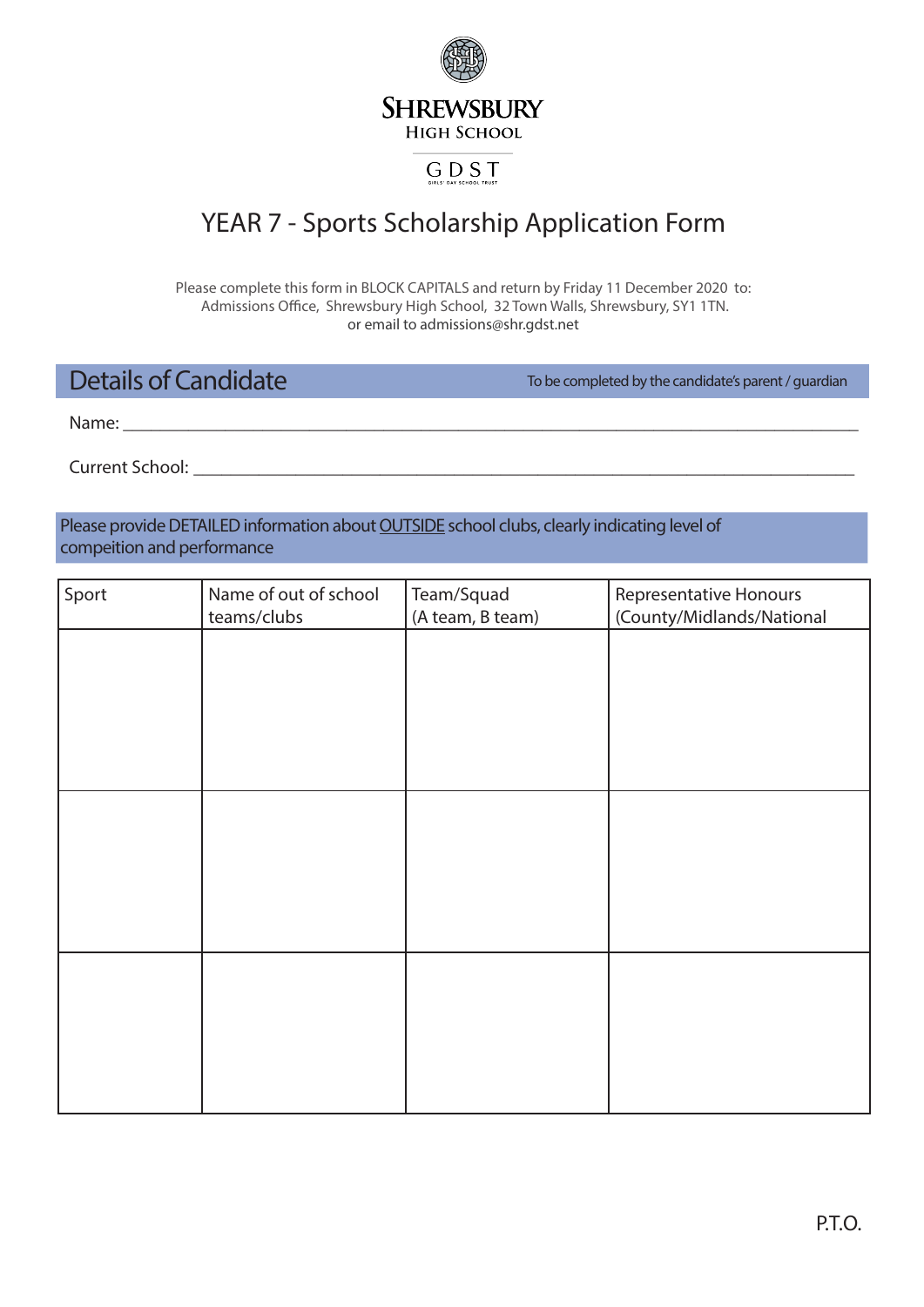Please provide DETAILED information about **INSIDE** school clubs, clearly indicating level of compeition and performance

| Sport | Name of out of school<br>teams/clubs | Team/Squad<br>(A team, B team) | Representative Honours<br>(County/Midlands/National |
|-------|--------------------------------------|--------------------------------|-----------------------------------------------------|
|       |                                      |                                |                                                     |
|       |                                      |                                |                                                     |
|       |                                      |                                |                                                     |
|       |                                      |                                |                                                     |
|       |                                      |                                |                                                     |
|       |                                      |                                |                                                     |
|       |                                      |                                |                                                     |
|       |                                      |                                |                                                     |
|       |                                      |                                |                                                     |
|       |                                      |                                |                                                     |
|       |                                      |                                |                                                     |
|       |                                      |                                |                                                     |
|       |                                      |                                |                                                     |
|       |                                      |                                |                                                     |
|       |                                      |                                |                                                     |
|       |                                      |                                |                                                     |
|       |                                      |                                |                                                     |
|       |                                      |                                |                                                     |
|       |                                      |                                |                                                     |
|       |                                      |                                |                                                     |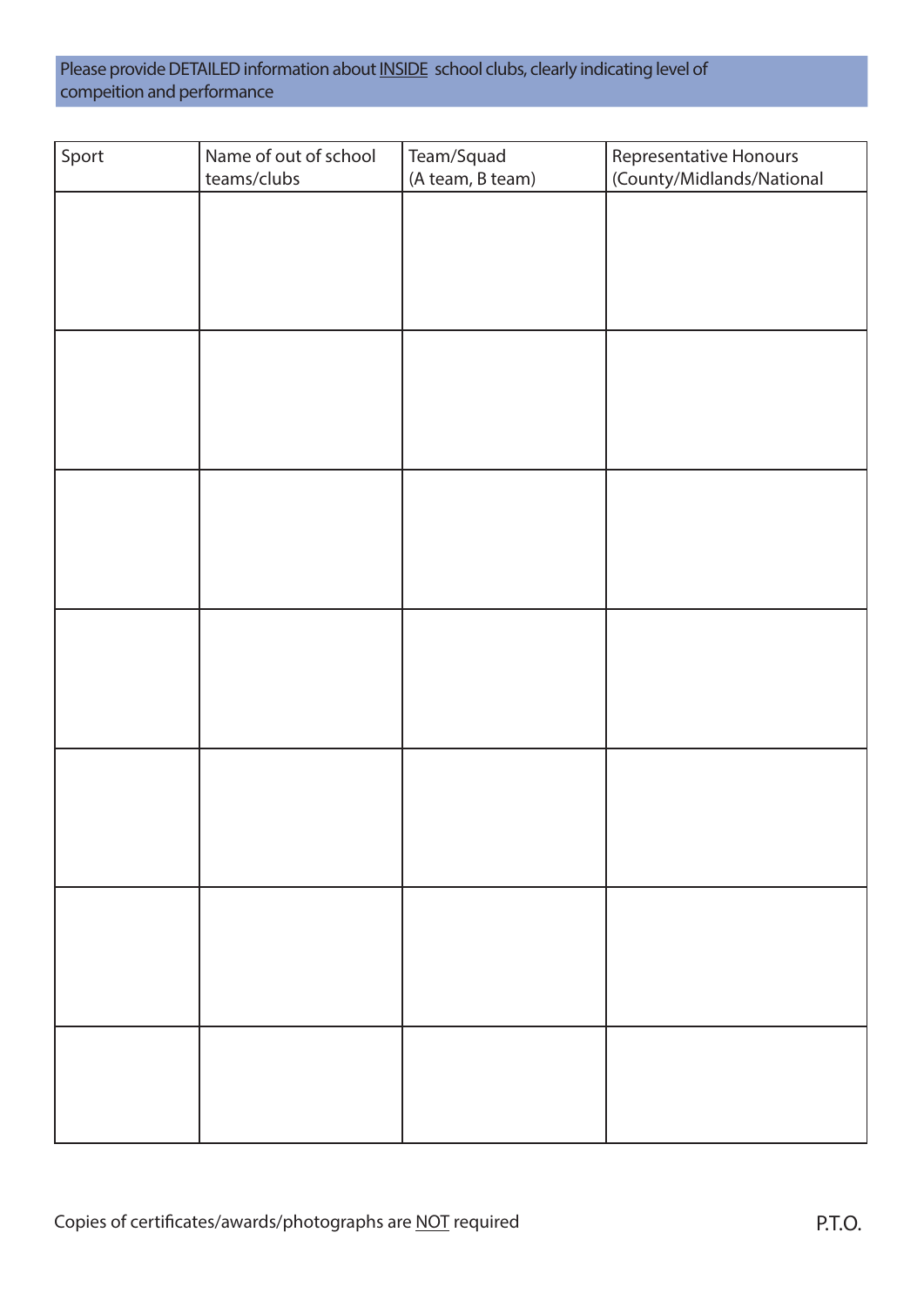#### Personal Statement

| Please tell us in your own words why you feel you should be considered for a Sports Scholarship. |
|--------------------------------------------------------------------------------------------------|
| (To be handwritten by the candidate in own words. Please attach additional paper if required).   |
|                                                                                                  |
|                                                                                                  |
|                                                                                                  |
|                                                                                                  |
|                                                                                                  |
|                                                                                                  |
|                                                                                                  |
|                                                                                                  |
|                                                                                                  |
|                                                                                                  |
|                                                                                                  |
|                                                                                                  |
|                                                                                                  |
|                                                                                                  |
|                                                                                                  |
|                                                                                                  |
|                                                                                                  |
|                                                                                                  |
|                                                                                                  |
|                                                                                                  |
|                                                                                                  |
|                                                                                                  |
|                                                                                                  |
|                                                                                                  |
|                                                                                                  |
|                                                                                                  |
|                                                                                                  |
|                                                                                                  |
|                                                                                                  |
|                                                                                                  |
|                                                                                                  |
|                                                                                                  |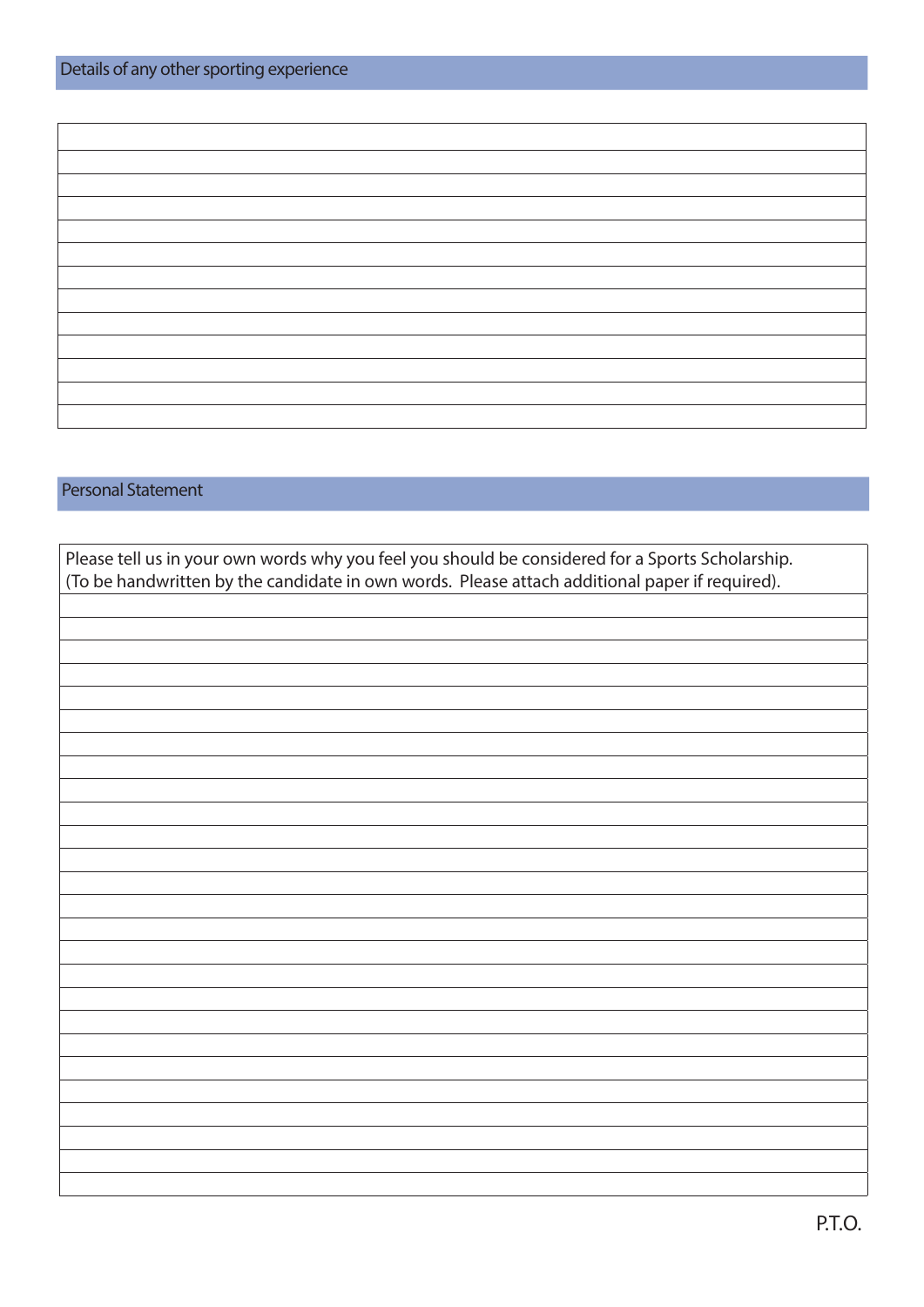# Information on the Sports Scholarship Assessment

Thursday 23rd January 2020

- All the candidates will be completing some fitness tests to help highlight their strengths and weaknesses. This will also help to compare all girls no matter what their main sport is.
- They will also be assessed in hockey and netball as these are the two main team sports played at Shrewsbury High School.
- Assessment clothing: t-shirt, shorts/leggings, fleece, shin pads, trainers and astros. Hockey sticks will be provided, but candidates may bring their own if they want to. A gum shield is essential. No jewellery is to be worn. It would be advisable to bring some snacks and a drink too.
- Interviews will be an informal chat. We will make sure the girls feel completely at ease. Your daughter can wear her sports clothing for this, so she does not need to bring a change of clothes.

Equipment required:

- Gum shield
- Shin pads
- Refillable water bottle